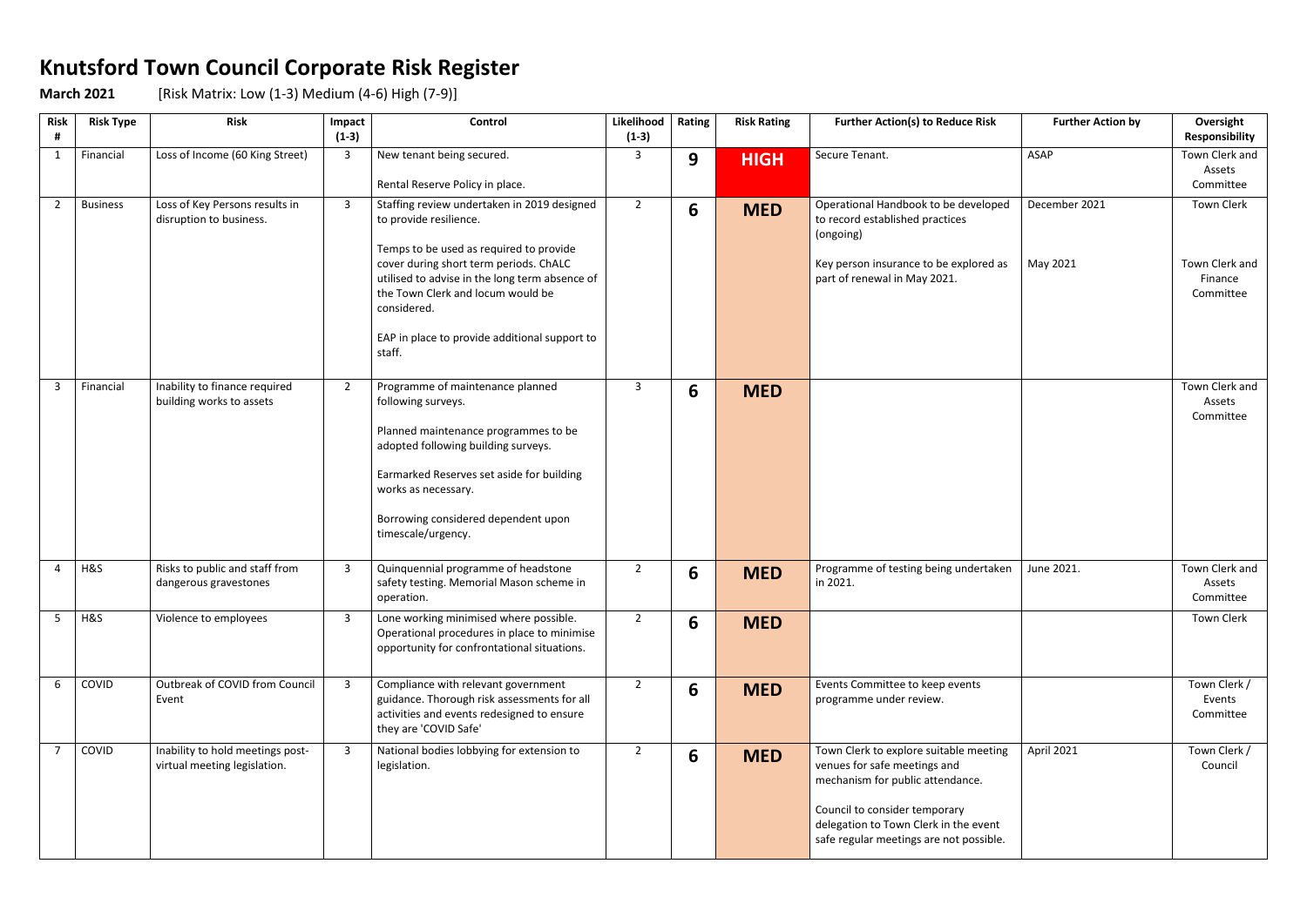| 8  | Financial                     | Loss of Income (Lily Lodge /<br>Justice View)                                              | $\overline{2}$ | Rental Reserve Policy in place.                                                                                                                                                                                                                    | $\overline{2}$ | 4                       | <b>MED</b> | Complete building works and secure<br>Tenant.                            | April 2021        | Town Clerk and<br>Assets<br>Committee                       |
|----|-------------------------------|--------------------------------------------------------------------------------------------|----------------|----------------------------------------------------------------------------------------------------------------------------------------------------------------------------------------------------------------------------------------------------|----------------|-------------------------|------------|--------------------------------------------------------------------------|-------------------|-------------------------------------------------------------|
| 9  | COVID                         | Outbreak of COVID in Council<br>Offices                                                    | $\overline{2}$ | Compliance with government guidance.<br>Social distancing and enhanced cleaning<br>programme implemented. COVID Safe<br>Working Procedures adopted. PPE provided<br>where necessary.<br>Reduced access to office from third parties<br>and public. | $\overline{2}$ | 4                       | <b>MED</b> | Office staff currently working from<br>home.                             |                   | <b>Town Clerk</b>                                           |
| 10 | Financial                     | <b>Banking failure</b>                                                                     | 3              | Risk spread through multi-banking using high<br>credit worthy banks.                                                                                                                                                                               | $\mathbf{1}$   | 3                       | <b>LOW</b> | Credit ratings of banks under review by<br>Town Clerk.                   | Quarterly         | Town Clerk and<br>Finance<br>Committee                      |
| 11 | Financial                     | Inappropriate level of insurance                                                           | 3              | Insurance needs reviewed annually at<br>renewal and following any operational<br>changes.<br>Quinquennial building surveys to include<br>insurance reinstatement valuations.                                                                       | 1              | 3                       | <b>LOW</b> |                                                                          |                   | <b>Town Clerk</b>                                           |
| 12 | Legal                         | Failure to comply with HR law                                                              | 3              | Training provided to managers.<br>Adoption of appropriate HR policies.<br>Ellis Whittam appointed as HR consultants<br>(change to Peninsula in Apr 21)                                                                                             | $\mathbf{1}$   | 3                       | <b>LOW</b> | Personnel Committee members to<br>receive basic HR training              | April 2021        | Town Clerk and<br>Personnel<br>Committee                    |
| 13 | Legal                         | Failure in legal compliance                                                                | 3              | Training provided to officers in appropriate<br>areas.<br>Town Clerk holds CiLCA and FdA in<br>Community Governance.<br>Membership of ChALC, NALC, SLCC, ICCM,<br>NAS and NABMA held to provide advice on<br>technical matters.                    | $\mathbf{1}$   | 3                       | <b>LOW</b> | Planning and Facilities Officer to obtain<br>CiLCA.                      | March 2021        | Town Clerk /<br>Personnel<br>Committee                      |
| 14 | Operational<br>Financial      | Failure to manage the operation<br>of transferred assets                                   | 3              | Thorough due diligence to be undertaken in<br>advance of taking on any new assets.                                                                                                                                                                 | $\mathbf{1}$   | $\overline{\mathbf{3}}$ | <b>LOW</b> | Business cases for taking on any new<br>assets to be approved by Council | As necessary.     | Town Clerk and<br>Assets<br>Committee                       |
| 15 | <b>Business</b><br>Continuity | Loss of data                                                                               | 3              | Live back up onto cloud, and all office<br>computers                                                                                                                                                                                               | $\mathbf{1}$   | $\overline{\mathbf{3}}$ | <b>LOW</b> | Routine external HDD back ups created<br>monthly.                        | <b>Town Clerk</b> | <b>Town Clerk</b>                                           |
| 16 | Legal / H&S                   | Failure to comply with with<br>requirements for operational<br>legal and safety compliance | 3              | Risk Assessments prepared for all assets and<br>professional companies appointed to<br>undertake compliance evaluations where<br>needed.<br>Site compliance plans in place for all built<br>assets                                                 | $\mathbf{1}$   | 3                       | <b>LOW</b> |                                                                          |                   | Town Clerk and<br>Planning and<br><b>Facilities Officer</b> |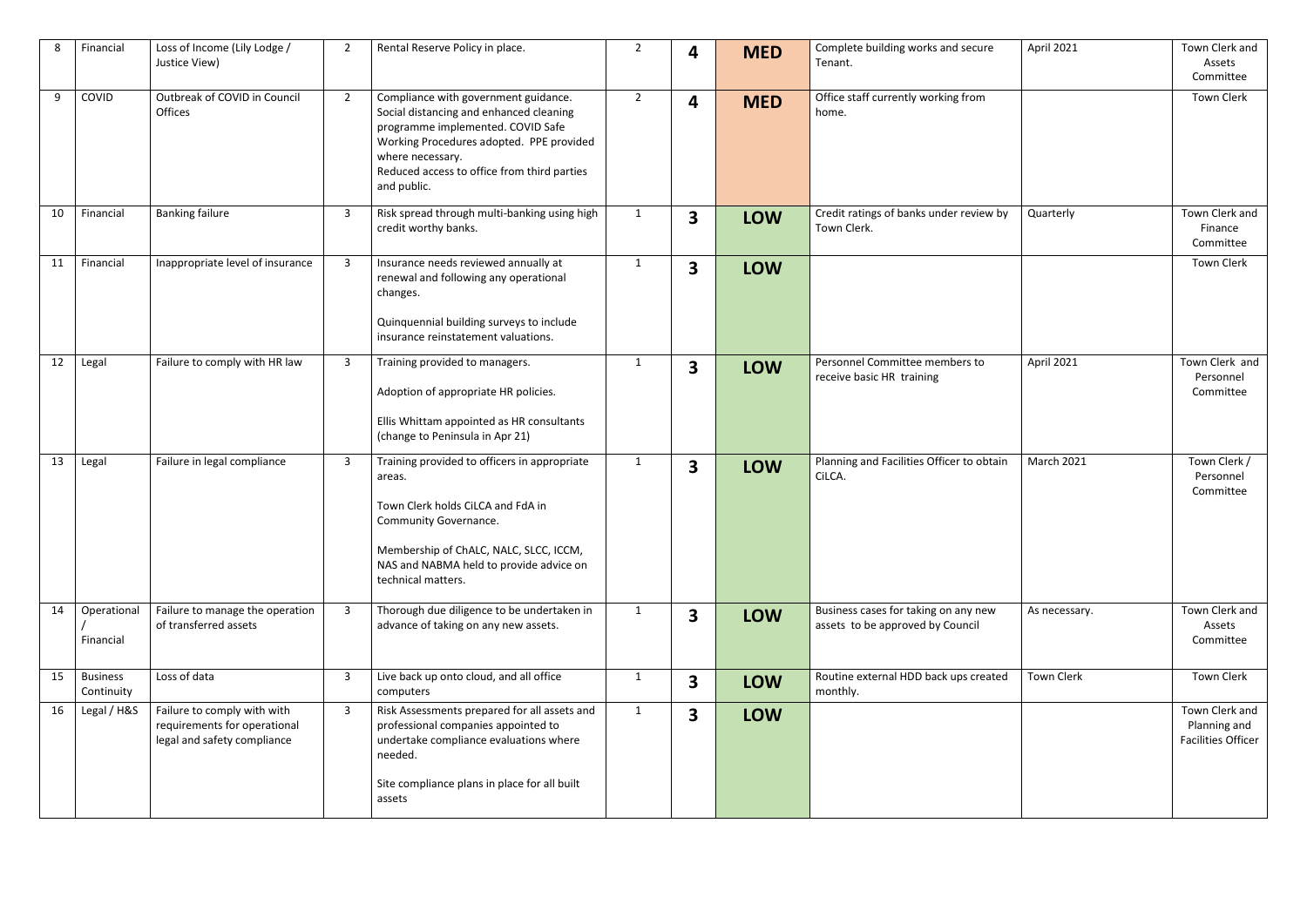| 17 | Financial               | Failure to plan for required<br>building maintenance   | 3              | Quinquennial surveys undertaken of all<br>assets:<br>Market Hall (2019), Cemetery Chapel (2016),<br>Council Offices (2020), Public Toilets (2019),<br>60 King Street (2018)                                                                                                   | $\mathbf{1}$   | 3                       | <b>LOW</b> |                                                                                                                                                                                 | Town Clerk and<br>Assets<br>Committee                                 |
|----|-------------------------|--------------------------------------------------------|----------------|-------------------------------------------------------------------------------------------------------------------------------------------------------------------------------------------------------------------------------------------------------------------------------|----------------|-------------------------|------------|---------------------------------------------------------------------------------------------------------------------------------------------------------------------------------|-----------------------------------------------------------------------|
| 18 | H&S                     | <b>Fire Risk</b>                                       | 3              | Fire controls and evacuation plan in place.<br>Fire Risk assessments for all built assets.                                                                                                                                                                                    | $\mathbf{1}$   | $\mathbf{3}$            | <b>LOW</b> |                                                                                                                                                                                 | Town Clerk /<br>Planning and<br><b>Facilities Officer</b>             |
| 19 | Financial               | Risks to third parties                                 | 3              | Risk assessments undertaken for all<br>activities, operations and events.                                                                                                                                                                                                     | $\mathbf 1$    | $\overline{\mathbf{3}}$ | <b>LOW</b> | Contractors to provide risk assessments.<br>As required.                                                                                                                        | Town Clerk                                                            |
| 20 | Financial               | Risk to public from Trees                              | 3              | Routine assessment on trees on all council<br>land to establish necessary works                                                                                                                                                                                               | $\mathbf 1$    | $\mathbf{3}$            | <b>LOW</b> |                                                                                                                                                                                 | Town Clerk /<br>Planning and<br><b>Facilities Officer</b>             |
| 21 | Reputation              | Failure to meet the needs of<br>customers              | 3              | Continual review of feedback from service<br>users.                                                                                                                                                                                                                           | $\mathbf{1}$   | $\overline{\mathbf{3}}$ | <b>LOW</b> |                                                                                                                                                                                 | <b>Town Clerk</b>                                                     |
| 22 | Financial               | Fraud (external)                                       | 3              | E-Fraud procedures in place. Additional<br>checks introduced for high-VAT transactions.<br>Financial Regulations contain detailed<br>procedures.                                                                                                                              | $\mathbf{1}$   | 3                       | <b>LOW</b> |                                                                                                                                                                                 | Town Clerk and<br>IAWG                                                |
| 23 | Financial               | Loss of assets                                         | 3              | Asset Register updated following the<br>purchase of any asset. Regular checks of<br>accuracy of register.                                                                                                                                                                     | $\mathbf{1}$   | $\overline{\mathbf{3}}$ | <b>LOW</b> | March 2021.<br>Existence of all assets certified annually.                                                                                                                      | Town Clerk and<br>IAWG                                                |
| 24 | Financial               | Loss of Income (Market Hall)                           | $\mathbf{1}$   | Vacant stalls advertised promptly.                                                                                                                                                                                                                                            | 3              | 3                       | <b>LOW</b> | March 2021.<br>Market Strategy to be adopted to<br>ensure ongoing viability.<br>Promotion Plan in place to encourage<br>Ongoing.<br>footfall to ensure viability of businesses. | Assets<br>Committee<br><b>Town Centre</b><br>and Marketing<br>Officer |
| 25 | Reputation<br>Financial | Burial in incorrect plot                               | 3              | Clear operational procedures documented.<br>Cemetery staff trained in procedures and the<br>extreme importance of this aspect. New<br>graves to be marked by two people. Graves<br>spray painted for gravedigger. Membership<br>of ICCM for support in any issues that arise. | $\mathbf{1}$   | $\mathbf{3}$            | <b>LOW</b> | Regular review of operational practice.<br>Thorough training for any new staff.                                                                                                 | <b>Town Clerk</b>                                                     |
| 26 | Financial               | Loss of income due to bad<br>debtors                   | $\mathbf{1}$   | Reserves sufficient to cover any losses<br>through failure to pay.<br>Debt Management Policy in place.                                                                                                                                                                        | $\overline{2}$ | $\overline{2}$          | <b>LOW</b> | Regular debtor reports to Finance<br>Bi-monthly<br>Committee                                                                                                                    | Town Clerk and<br>Finance<br>Committee                                |
| 27 | Legal                   | Failure to comply with data<br>protection legislation. | $\overline{2}$ | Data Protection Policy adopted.                                                                                                                                                                                                                                               | $\mathbf{1}$   | $\overline{2}$          | <b>LOW</b> | Data Protection training given to new<br>As necessary.<br>staff and members.                                                                                                    | Town Clerk                                                            |
| 28 | Reputation              | Failure to control sensitive data                      | $2^{\circ}$    | Sensitive data to be shredded or redacted.<br>Data Protection Policy adopted. Data sharing<br>agreements with data processors.                                                                                                                                                | $\mathbf{1}$   | $\mathbf{2}$            | <b>LOW</b> | Training provided to new staff on Data<br>As required.<br>Protection.<br>Cybersecurity training for all officers.<br>June 2021.                                                 | <b>Town Clerk</b>                                                     |
| 29 | Financial               | Fraud (internal)                                       | $\overline{2}$ | Fidelity Guarantee Insurance at an<br>appropriate level. Member checks and audit<br>controls. Separate accounting of officer<br>payment card.                                                                                                                                 | 1              | $\mathbf{2}$            | <b>LOW</b> |                                                                                                                                                                                 | Town Clerk /<br>IAWG                                                  |